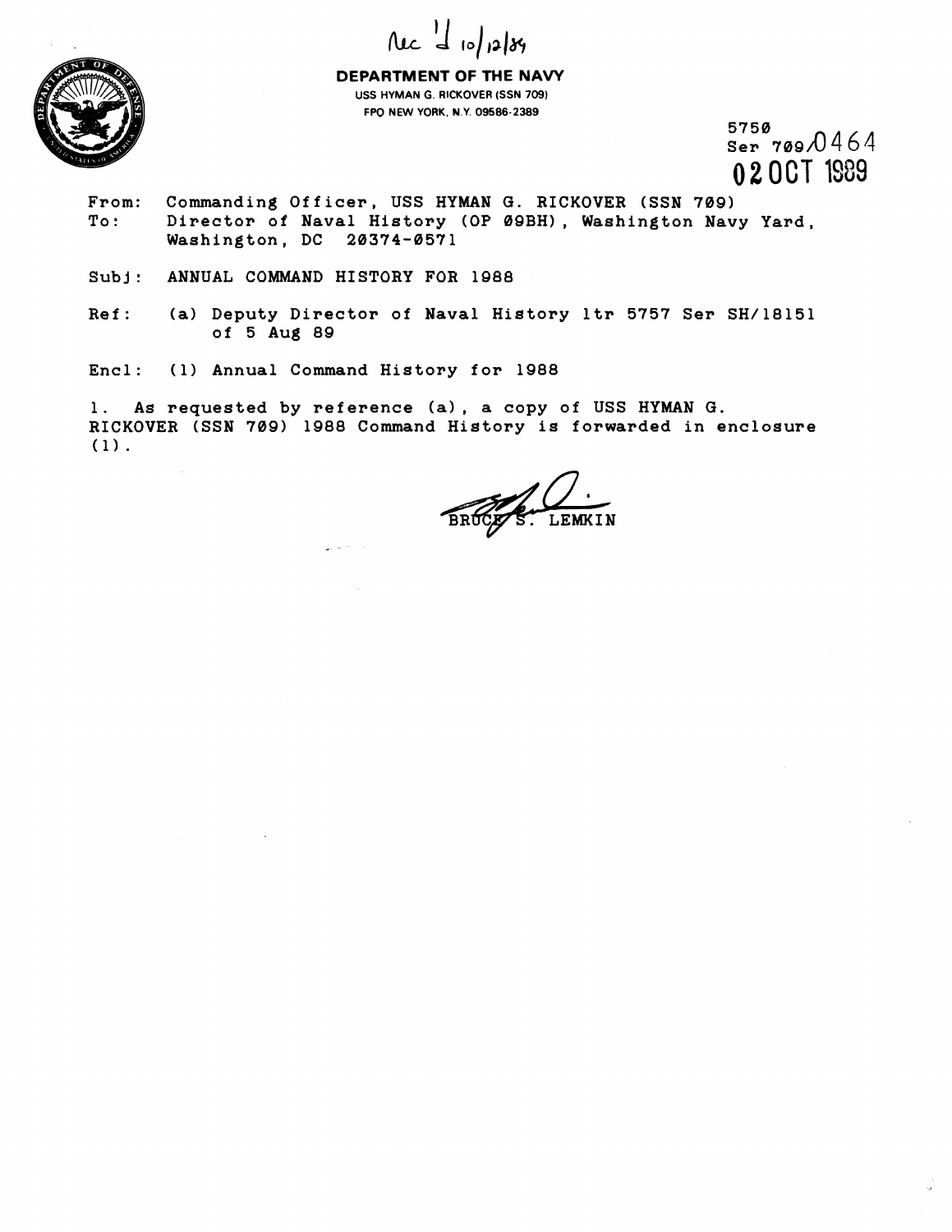## USS HYMAN G. RICKOVER (SSN 769) COMMAND HISTORY FOR 1988

 $\mathbf{1}$  .

On 23 January, Commander Bruce S. LEMKIN relieved Commander Jay M. COHEN as Commanding Officer. The ship continued upkeep until 8 February then proceeded to sea for a short period of support operations to COMPATWING ELEVEN. The ship returned to Norfolk, VA for a one month upkeep and satisfactory completion of a Navy Technical Proficiency Inspection.

The ship sailed again on 15 March to provide ADCAP target services to USS NORFOLK in the Gulf of Maine. The ship returned to homewaters on 25 March to conduct two weeks of independent steaming off the coast of Virginia prior to sucessfully completing an Operational Reactor Safeguards Examination with an evaluation of ABOVE AVERAGE. The ship continued operational steaming and participated in exercises against the USS FORRESTAL and her battlegroup during exercises FLEETEX 1-88 and Ocean Venture. During this period the ship operated extensively throughout the Caribbean and enjoyed a short port visit to St. Croix, USVI.

The ship returned to Norfolk, VA on 29 April for a one month upkeep alongside USS HUMLEY (AS 31). The ship continued support operations through the month of May, June, and July which included services to USS BATOM ROUGE (SSM 689); Midshipmen Training Operations from AUTEC at Andros Island, BI and Charleston, SC; and torpedo target support services for USS HAMMERHEAD (SSN 663), USS RAY (SSN 653), USS GALLERY (FFG 26), COMPATWINGS ELEVEN and FIVE, and COMHELODET SEVEN-FIVE and SEVENTEEN. The ship conducted a four day port visit to Port Everglades, FL in June. The ship returned to Norfolk, VA on 18 July and conducted a Dependents Cruise.

After a short upkeep, the ship successfully conducted a Tactical Readiness Evaluation while en route and at AUTEC, Andros Island, BI. The ship completed Acoustic Sound Trials in Exuma Sound, BI prior to returning to homeport on 4 September.

The months of September and October were spent in upkeep alongside USS HUNLEY (AS 31) preparing for the ship's fourth deployment. The ship satisfactorily completed an Underway Material Inspection on 6 October. The ship sailed to New London, CT on 10 November for refresher training and POM certification. The ship departed Norfolk, VA on 30 December for a five month Mediterranean Sea deployment.

The ship was the subject of the filming of a documentary for PBS entitled 'Steel Boats, Iron Men.'

For USS HYMAN G. RICKOVER's performance during 1988, the ship received the Submarine Squadron EIGHT Supply Blue 'E' and was the COMSUBLANT nominee for the Battenburg Cup for FY88.

 $\text{End}(\mathbf{1})$